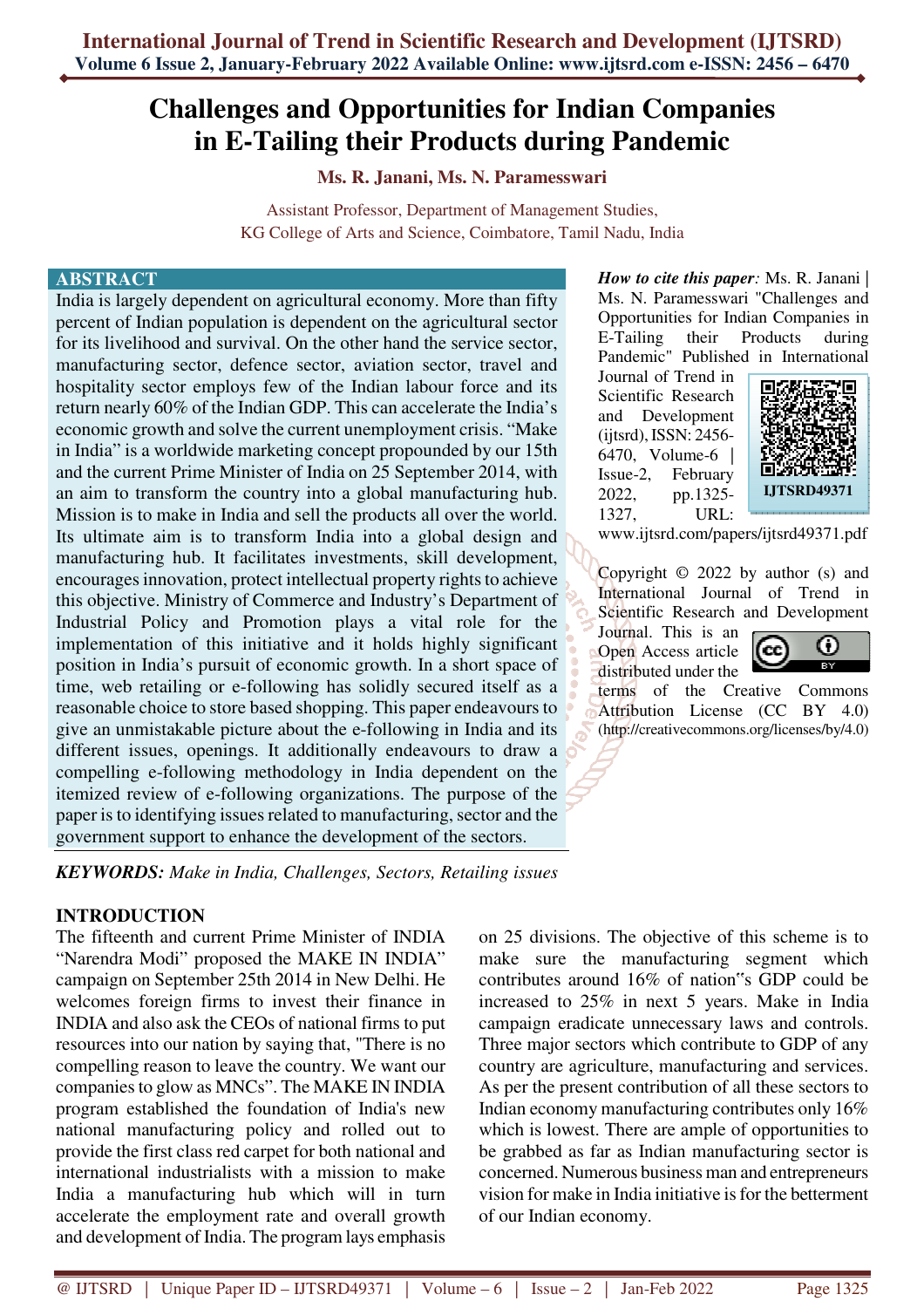Presently a day's web-based business is fast arising pattern, by the high level and expanded utilization of online media. Exploration shows that each five out of eight organizations are working web based, conveying web based business. Be that as it may, being practical online doesn't mean the organizations can get away from lawful issues. There are different legitimate issues related with e-retailing business also and if these issues are not dealt with on schedule, they can prompt major issue for the business.

## **OBJECTIVES**

- $\triangleright$  To discuss the features of Make in India Campaign.
- $\triangleright$  To know the opportunities and challenges for Make in India Campaign.
- $\triangleright$  To understand issues and challenges of e-Tailing in India during pandemic

## **SECTORS OF FOCUS**

For this Make in India program, the government of India has distinguished 25 priority sectors that need to be enhanced and promoted regularly. On the campaign launch, the Prime Minister Mr. Narendra Modi said that the development and improvement of these segments would guarantee that the world might readily come to Asia, particularly to India where the accessibility of both democratic conditions and manufacturing predominance made it the best in destinations, particularly when joined with the ar effective governance proposed by his administration. lo The following are the sectors where probability of FDI (foreign direct investment) is the highest and investment might be easily promoted by the government of India. Automobile, Automobile components, Aviation, Biotechnology, Chemicals, Defense manufacturing, Electrical machinery, Food processing, IT and BPM, Leather Media and entertainment, Mining Oil and gases, Pharmaceuticals, Ports, Railways, Renewable energy Roads and highways, Space, Textiles and garments, Thermal power, Tourism, hospitality and Wellness.

# **BARRIERS TO THE GROWTH OF THE E-TAILING MARKET**

# **EXTERNAL BARRIERS TO E-TAILING**

There are many external barriers to the diffusion and implementation of e-commerce. These barriers include:

- 1. The high cost of internet access;
- 2. Lack of effective payment facilities and banking services;
- 3. Advanced retail network;
- 4. A cultural lack of trust;
- 5. Lack of government policy and legal frameworks;
- 6. Lack of education in e-commerce;

7. Customers' need for the physical shopping experience.

## **INTERNAL BARRIERS TO E-TAILING**

Barriers to the implementation of e-commerce implementation not only exist in the external environment, but also in the internal organizational environment. These barriers are:

- 1. Business processes;
- 2. Strategic direction;
- 3. Senior management commitment to e-commerce;
- 4. Senior management knowledge of e-commerce;
- 5. Investment;
- 6. IT/IS expertise;
- 7. Organizational mission;
- 8. Profit objectives;
- 9. Information systems;
- 10. Integration;
- 11. Organizational culture;
- 12. Product categories and prices.

## **OPPORTUNITIES - MAKE IN INDIA**

The 'Make in India' campaign emerge to have come at flawless time. Various foreign companies have already transmitted their enthusiasm and zeal in setting up their manufacturing plants in India. Aiming to make India as its export hub, home appliances manufacturer Bosch and Siemens today declared to open their company"s first manufacturing plant in our nation, which is to be set up at a cost of Rs. 350 crore. Sony Corp sources most of the products it offers in India, plants in Thailand, Malaysia, China and Japan. The firm, which has been known as dynamic India from past two decades, now sources products from international factories based on India's free-trade agreements. Japan's largest consumer electronics exporter, is presently assessing to "come and make in India" opportunity. Switzerland-based chocolate producer Barry Callebaut looking for setting up a manufacturing unit in India as part of its worldwide extension plans to capitalize on Rs. 3,000 crores domestic market. The economic effect of manufacturing in India will go beyond direct business. It will offer employment in the administrative sector and allied services like logistics, transportation, retail and so forth. The government's "Make in India" initiative aims to increase the share of manufacturing to 25 percent of GDP by 2022 from the present 12 percent.

## **Review of literature:**

 $\triangleright$  Online constraints tend to be related to the screen resolution and the hardware that exists at the consumer end of the channel. The hedonic factors in designing the web-site interface can be enhanced with symbolic, nonverbal elements, which can be created by images, colours, fonts